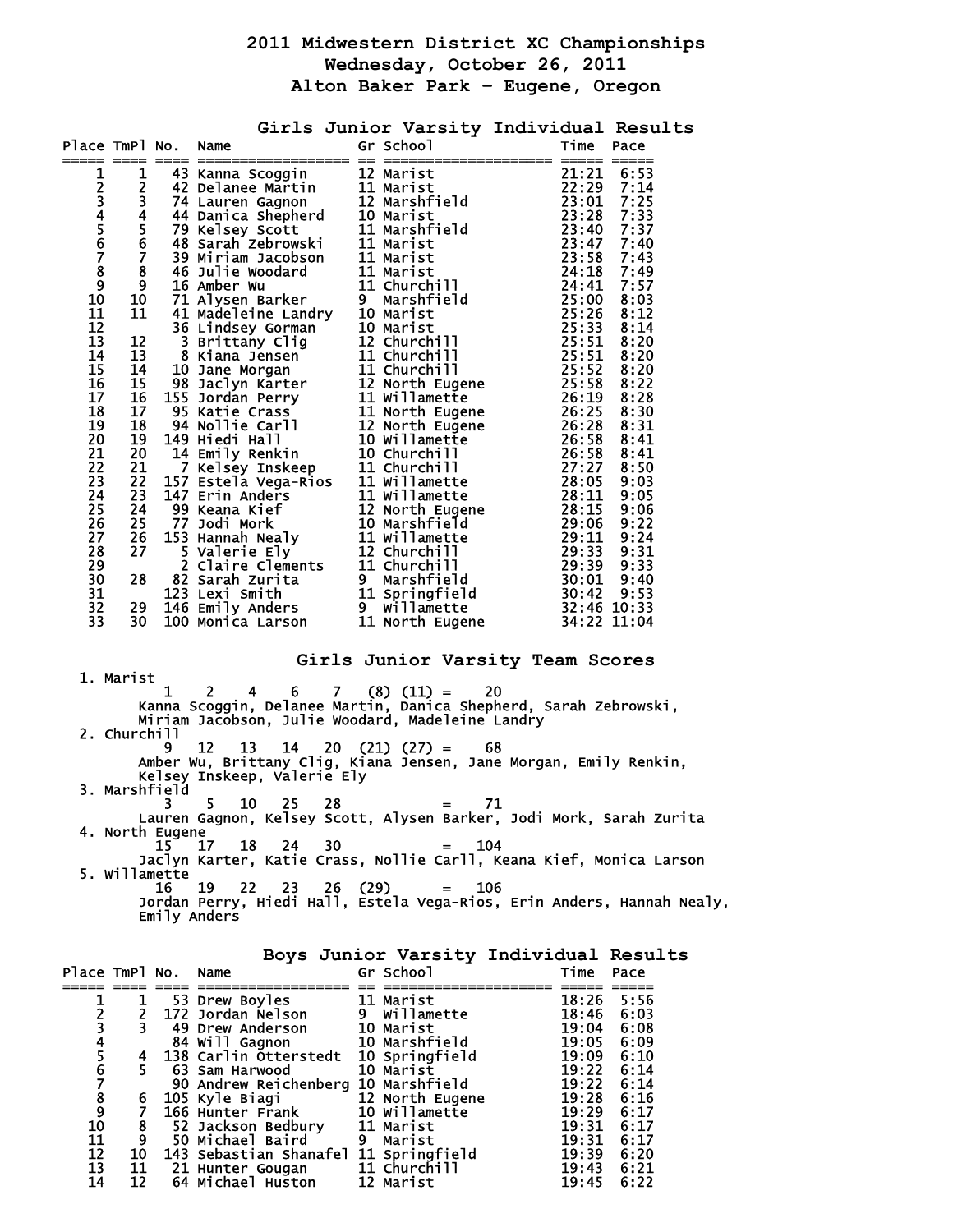| 15                         | 13 | 56 Sean Champoux                                                                                           | 11 Marist                                                                                                                                                                                                                                     | 19:50 | 6:23 |
|----------------------------|----|------------------------------------------------------------------------------------------------------------|-----------------------------------------------------------------------------------------------------------------------------------------------------------------------------------------------------------------------------------------------|-------|------|
| 16                         | 14 |                                                                                                            | Springfield                                                                                                                                                                                                                                   | 19:50 | 6:23 |
| 17                         |    |                                                                                                            |                                                                                                                                                                                                                                               | 19:56 | 6:25 |
| 18                         | 15 | 126 Jesse Babcock<br>126 Jesse Babcock<br>55 Coleman Byrum<br>11 Marist<br>33 Dylan Beneat<br>11 Churchill |                                                                                                                                                                                                                                               | 19:57 | 6:26 |
| 19                         | 16 |                                                                                                            |                                                                                                                                                                                                                                               | 19:59 | 6:26 |
| 20                         | 17 |                                                                                                            |                                                                                                                                                                                                                                               | 20:02 | 6:27 |
| 21                         | 18 |                                                                                                            |                                                                                                                                                                                                                                               | 20:02 | 6:27 |
| $\overline{2}\overline{2}$ | 19 |                                                                                                            |                                                                                                                                                                                                                                               | 20:12 | 6:30 |
| $\overline{2}\overline{3}$ |    |                                                                                                            | 29 Zach Moore<br>160 Rudy Clark<br>20 Wesley Force<br>20 Wesley Force<br>11 Churchill<br>142 Kyle Seaholm<br>11 Springfield<br>134 Jack Kinser<br>10 Springfield                                                                              |       |      |
|                            | 20 |                                                                                                            |                                                                                                                                                                                                                                               | 20:17 | 6:32 |
| 24                         | 21 | 22 Ethan Graham                                                                                            | 11 Churchill                                                                                                                                                                                                                                  | 20:24 | 6:34 |
| 25                         | 22 | 26 Lukas Kreunzpeinte 10 Churchill                                                                         |                                                                                                                                                                                                                                               | 20:36 | 6:38 |
| 26                         |    | 65 Brennan Lilley                                                                                          | 10 Marist                                                                                                                                                                                                                                     | 20:56 | 6:45 |
| 27                         |    |                                                                                                            |                                                                                                                                                                                                                                               |       | 6:45 |
| 28                         |    |                                                                                                            |                                                                                                                                                                                                                                               |       | 6:47 |
| 29                         | 23 |                                                                                                            |                                                                                                                                                                                                                                               |       | 6:48 |
| 30                         |    |                                                                                                            |                                                                                                                                                                                                                                               |       | 6:48 |
| 31                         | 24 |                                                                                                            |                                                                                                                                                                                                                                               |       | 6:49 |
| $\overline{3}2$            | 25 |                                                                                                            |                                                                                                                                                                                                                                               |       | 6:50 |
| 33                         | 26 |                                                                                                            |                                                                                                                                                                                                                                               |       | 6:52 |
| 34                         |    |                                                                                                            |                                                                                                                                                                                                                                               |       | 6:57 |
| 35                         | 27 |                                                                                                            |                                                                                                                                                                                                                                               |       | 6:57 |
| $\overline{36}$            |    |                                                                                                            |                                                                                                                                                                                                                                               |       | 7:06 |
| $\overline{37}$            |    |                                                                                                            |                                                                                                                                                                                                                                               |       | 7:11 |
| 38                         |    |                                                                                                            |                                                                                                                                                                                                                                               |       | 7:11 |
| 39                         | 28 |                                                                                                            |                                                                                                                                                                                                                                               |       | 7:13 |
| 40                         | 29 |                                                                                                            |                                                                                                                                                                                                                                               |       | 7:13 |
| 41                         |    |                                                                                                            |                                                                                                                                                                                                                                               |       | 7:16 |
| 42                         |    |                                                                                                            |                                                                                                                                                                                                                                               |       | 7:21 |
| 43                         |    |                                                                                                            |                                                                                                                                                                                                                                               |       | 7:21 |
| 44                         |    |                                                                                                            |                                                                                                                                                                                                                                               |       | 7:22 |
| 45                         |    |                                                                                                            |                                                                                                                                                                                                                                               |       | 7:27 |
| 46                         |    |                                                                                                            |                                                                                                                                                                                                                                               |       |      |
|                            | 30 |                                                                                                            |                                                                                                                                                                                                                                               |       | 7:31 |
| 47                         | 31 |                                                                                                            |                                                                                                                                                                                                                                               |       | 7:35 |
| 48                         | 32 |                                                                                                            |                                                                                                                                                                                                                                               |       | 7:39 |
| 49                         | 33 |                                                                                                            |                                                                                                                                                                                                                                               |       | 7:50 |
| 50                         |    |                                                                                                            |                                                                                                                                                                                                                                               |       | 7:51 |
| 51                         | 34 |                                                                                                            | 26 Lukas Kreunzpeinte 10 Church 11<br>65 Brennan Lilley 10 Marist<br>20:566<br>65 Brennan Lilley 10 Marist<br>12 20:58<br>70 Austen Whitney 10 Marist<br>12 Willamette 21:08<br>167 Bake Gee 11 Willamette 21:11<br>145 Developed Environment |       | 7:53 |
| 52                         |    |                                                                                                            |                                                                                                                                                                                                                                               |       | 7:58 |
| 53                         |    |                                                                                                            |                                                                                                                                                                                                                                               |       | 8:10 |
| 54                         |    | 141 Justin Scott 11 Springfield                                                                            |                                                                                                                                                                                                                                               | 25:39 | 8:16 |
| 55                         |    | 131 Keyshawn Hay               9                                                                           | Springfield                                                                                                                                                                                                                                   | 26:04 | 8:24 |
|                            |    |                                                                                                            |                                                                                                                                                                                                                                               |       |      |

1. Marist

**Boys Junior Varsity Team Scores** 

 $1 \quad 3 \quad 5 \quad 8 \quad 9 \quad (12) \quad (13) = \quad 26$  Drew Boyles, Drew Anderson, Sam Harwood, Jackson Bedbury, Michael Baird, Michael Huston, Sean Champoux 2. Springfield  $4 \quad 10 \quad 14 \quad 19 \quad 20 \quad (25) \quad (26) = \quad 67$ myrterd<br>Carlin Otterstedt, Sebastian Shanafelt, Jesse Babcock, Kyle Seaholm,<br>Jack Kinser, Jared Ewing, Andrew Martin Jack Kinser, Jared Ewing, Andrew Martin 3. Willamette 2 7 17 23 24 (28) (29) = 73 Jordan Nelson, Hunter Frank, Rudy Clark, Derek York, Blake Gee, David De Hart, Nicholas Felt 4. Churchill 11 15 16 18 21 (22) (27) = 81 Hunter Gougan, Dylan Beneat, Zach Moore, Wesley Force, Ethan Graham, Lukas Kreunzpeinter, Nick Johnson 5. North Eugene 6 30 31 32 33 (34) = 132 Kyle Biagi, Brian Steveson, Scott Compton, Josh Hamaker, Kevin Becerra, Nick Davis

|                                                 |                 |                                      | Girls Varsity Individual Results |            |      |
|-------------------------------------------------|-----------------|--------------------------------------|----------------------------------|------------|------|
| Place TmPl No. Name                             |                 |                                      | Gr School                        | Time       | Pace |
|                                                 |                 | 34 Monica Anderson                   | 11 Marist                        | 19:02      | 6:08 |
|                                                 |                 | 35 Molly Bohrer                      | 11 Marist                        | 19:15      | 6:12 |
|                                                 |                 | 6 Olivia Goodheart                   | 10 Churchill                     | 19:43      | 6:21 |
|                                                 | 4               | 117 Rhonda Costin                    | 12 Springfield                   | 19:44      | 6:21 |
|                                                 |                 | 37 Emily Hollander                   | 10 Marist                        | 19:44      | 6:21 |
|                                                 |                 | 47 Anne Yates                        | 9 Marist                         | 19:54      | 6:25 |
|                                                 | $\frac{6}{7}$   | 78 Katelyn Rossback                  | 9 Marshfield                     | 20:05      | 6:28 |
|                                                 | $\frac{8}{9}$   | 45 Shannon Walsh                     | 11 Marist                        | 20:19      | 6:33 |
| 2<br>3<br>4<br>5<br>6<br>7<br>8<br>9<br>0<br>10 |                 | 40 Claire Koester                    | 12 Marist                        | 20:33      | 6:37 |
|                                                 |                 | 96 Helen Cutting                     | <b>11 North Eugene</b>           | 20:43      | 6:40 |
| 11                                              | 10              | 151 MacKenzie McCausla 10 Willamette |                                  | 20:46      | 6:41 |
|                                                 | 11              | 4 Avalon Derlacki                    | 12 Churchill                     | 20:48      | 6:42 |
| $\frac{1}{13}$                                  | 12              | 15 Larecea Royer                     | <b>11 Churchill</b>              | 20:51 6:43 |      |
| 14                                              | $\overline{13}$ | 72 Shaylen Crook                     | 10 Marshfield                    | 20:55      | 6:44 |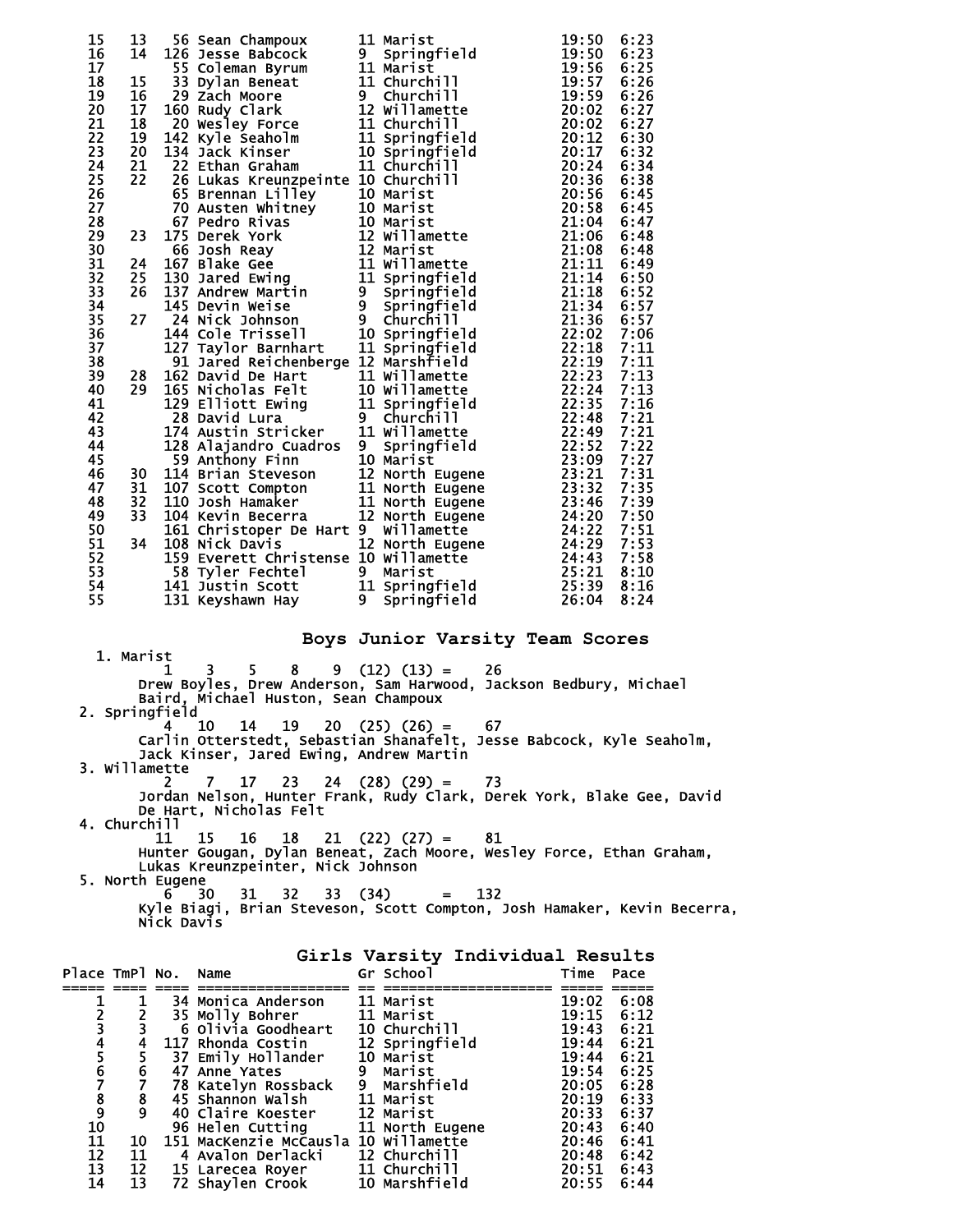| 15       | 14              | 38 Olivia Houser     | 12 Marist                     | 6:47<br>21:03 |  |
|----------|-----------------|----------------------|-------------------------------|---------------|--|
| 16       |                 | 102 Rheanna Williams | 11 North Eugene               | 21:25<br>6:54 |  |
| 17       | 15              | 76 Jasmine Meline    | 11 Marshfield                 | 21:37<br>6:58 |  |
| 18       | 16              | 73 Lindsay Devereux  | <b>10 Marshfield</b>          | 21:47<br>7:01 |  |
| 19       | 17              | 121 Alyssa Miller    | 11 Springfield                | 21:56<br>7:04 |  |
| 20       |                 | 101 Ana Villa-Amparo | 12 North Eugene               | 22:10<br>7:08 |  |
| 21       | 18              | 122 Liberty Siegle   | 12 Springfield                | 22:14<br>7:10 |  |
| 22       | 19              | 148 Rebecca Falleur  | 12 Willamette                 | 22:15<br>7:10 |  |
| 23       | 20              | 80 Danica Stys       | 10 Marshfield                 | 22:35<br>7:16 |  |
| 24       | 21              | 1 Casey Bell         | 9<br>Churchi <sub>11</sub>    | 22:39<br>7:18 |  |
| 25       |                 | 22 81 Lauren Tripp   | $\tilde{9}$<br>Marshfield     | 7:20<br>22:46 |  |
| 26       | 23              | 11 Malia Moriguchi   | 9<br>Churchi <sub>11</sub>    | 23:12<br>7:28 |  |
| 27       | 24              | 154 Brittany Norton  | 9 willamette<br>9 Springfield | 7:33<br>23:27 |  |
| 28       | 25              | 116 Tori Bennett     |                               | 23:29<br>7:34 |  |
| 29       | 26              | 75 Natasha Hill      | 12 Marshfield                 | 23:36<br>7:36 |  |
| 30       | 27              | 156 Maria Santana    | 11 Willamette                 | 23:37<br>7:36 |  |
| 31       | 28              | <b>12 Zoe Oldham</b> | 11 Churchill                  | 7:44<br>23:59 |  |
|          | 29              | 13 Ashley Owen       | 10 Churchill                  | 24:00<br>7:44 |  |
| 32<br>33 | 30 <sub>2</sub> | 152 Elizabeth Mingus | 11 Willamette                 | 24:22<br>7:51 |  |
| 34       |                 | 97 Whitney Hutcheson | 9 North Eugene                | 24:28<br>7:53 |  |
| 35       | 31              | 119 Micela Holt      | 11 Springfield                | 26:45<br>8:37 |  |
| 36       | 32              | 120 Sarah Hovet      | 10 Springfield                | 26:56<br>8:40 |  |
|          |                 |                      |                               |               |  |

**Girls Varsity Team Scores** 

1. Marist  $\begin{bmatrix} 1 & 2 \\ 1 & 2 \end{bmatrix}$  $1 \quad 2 \quad 5 \quad 6 \quad 8 \quad (9) \quad (14) = \quad 22$  Monica Anderson, Molly Bohrer, Emily Hollander, Anne Yates, Shannon Walsh, Claire Koester, Olivia Houser 2.  $\text{Church}^{\text{wai}}_{3}$  11 3 11 12 21 23 (28) (29) = 70 Olivia Goodheart, Avalon Derlacki, Larecea Royer, Casey Bell, Malia Moriguchi, Zoe Oldham, Ashley Owen 3. Marshfield 7 13 15 16 20 (22) (26) = 71 Katelyn Rossback, Shaylen Crook, Jasmine Meline, Lindsay Devereux, Danica Stys, Lauren Tripp, Natasha Hill 4. Springfield 4 17 18 25 31 (32) = 95 Rhonda Costin, Alyssa Miller, Liberty Siegle, Tori Bennett, Micela Holt, Sarah Hovet 5. Willamette  $10$  19 10 19 24 27 30 = 110

 MacKenzie McCausland, Rebecca Falleur, Brittany Norton, Maria Santana, Elizabeth Mingus

|                              |                         |      |                                                                                                                                                                                                                                                               |                          |                                                                                 | Boys Varsity Individual Results   |                                           |              |
|------------------------------|-------------------------|------|---------------------------------------------------------------------------------------------------------------------------------------------------------------------------------------------------------------------------------------------------------------|--------------------------|---------------------------------------------------------------------------------|-----------------------------------|-------------------------------------------|--------------|
| Place TmPl No.<br>===== ==== |                         | ==== | Name<br>==================                                                                                                                                                                                                                                    |                          | Gr School                                                                       | == ==================== ==== ==== | Time                                      | Pace         |
| 1                            | 1                       |      | 86 Zach Hammond                                                                                                                                                                                                                                               |                          | 12 Marshfield                                                                   |                                   | 16:21                                     | 5:16         |
|                              | $\overline{\mathbf{c}}$ |      |                                                                                                                                                                                                                                                               |                          |                                                                                 |                                   | 17:01                                     | 5:29         |
|                              |                         |      |                                                                                                                                                                                                                                                               |                          |                                                                                 |                                   | 17:02                                     | 5:29         |
| 23456789                     | 34567                   |      | 88 Sergio Marroquin 12 Marshfield<br>83 Connor Devereux 11 Marshfield<br>54 Michael Busse 12 Marist<br>30 Scott Svetal 12 Churchill                                                                                                                           |                          |                                                                                 |                                   | 17:08<br>17:10<br>17:13<br>17:15<br>17:18 | 5:31         |
|                              |                         |      |                                                                                                                                                                                                                                                               |                          |                                                                                 |                                   |                                           | 5:32         |
|                              |                         |      | 89 Dakota Pittullo                                                                                                                                                                                                                                            | $\overline{\phantom{a}}$ | Marshfield                                                                      |                                   |                                           | 5:33         |
|                              |                         |      | 115 Quinn Wallace                                                                                                                                                                                                                                             |                          | 11 North Eugene                                                                 |                                   |                                           | 5:33         |
|                              | $\frac{8}{9}$           |      | 106 Jack Christie 12 North Eugene                                                                                                                                                                                                                             |                          |                                                                                 |                                   |                                           | 5:34         |
|                              |                         |      | 92 Eddie Rodriguez 12 Marshfield                                                                                                                                                                                                                              |                          |                                                                                 |                                   | 17:23                                     | 5:36         |
| 10                           | 10                      | 132  | Brennan Holmes<br>Michael Buss<br>20 Michael Buss<br>20 Michael Buss<br>20 11 Marist                                                                                                                                                                          |                          |                                                                                 |                                   | 17:27<br>17:27<br>17:29                   | 5:37         |
| 11                           | 11                      |      | 17 Michael Buss                                                                                                                                                                                                                                               |                          |                                                                                 |                                   |                                           | 5:37         |
| 12                           | 12                      |      | 68 Zach Silva                                                                                                                                                                                                                                                 |                          |                                                                                 |                                   |                                           | 5:38         |
| 13                           | $\frac{1}{13}$<br>14    |      | 69 Garrett Stollar                                                                                                                                                                                                                                            |                          | 10 Marist                                                                       |                                   | 17:35                                     | 5:40         |
| $\overline{14}$              |                         |      | 32 Zach Wright                                                                                                                                                                                                                                                |                          | 12 Churchill                                                                    |                                   | 17:40                                     | 5:42         |
| 15                           | 15                      |      | 85 Colby Gillett                                                                                                                                                                                                                                              | $\overline{9}$           | Marshfield                                                                      |                                   | 17:41                                     | 5:42         |
| 16                           | 16                      |      | 60 Carlos Foerster                                                                                                                                                                                                                                            |                          | 12 Marist                                                                       |                                   | 17:52                                     | 5:45         |
| $\overline{17}$              | 17                      |      | 57 Jordan Christian 12 Marist                                                                                                                                                                                                                                 |                          |                                                                                 |                                   | 17:53<br>17:59<br>18:01                   | 5:46         |
| 18                           | 18                      |      | 125 Tyler Arch                                                                                                                                                                                                                                                |                          |                                                                                 |                                   |                                           | 5:48         |
| 19                           | 19                      |      | 170 Tyler McCausland                                                                                                                                                                                                                                          |                          |                                                                                 |                                   |                                           | 5:48         |
| 20                           | 20                      |      | 139 Daniel Padilla                                                                                                                                                                                                                                            |                          | 11 Springfield<br>12 Willamette<br>10 Springfield<br>12 Marist<br>11 Willamette |                                   | 18:01                                     | 5:48         |
| 21<br>22                     | 21<br>22                |      | 61 Jake Gram<br>163 Jalen Drath                                                                                                                                                                                                                               |                          |                                                                                 |                                   | 18:04<br>18:25                            | 5:49<br>5:56 |
| $\overline{2}\overline{3}$   | 23                      |      | 25 Britton Johnson                                                                                                                                                                                                                                            |                          | 11 Churchill                                                                    |                                   | 18:30                                     | 5:58         |
| 24                           | 24                      |      | 18 Daniel Buss                                                                                                                                                                                                                                                |                          | 11 Churchill                                                                    |                                   | 18:35                                     | 5:59         |
| 25                           | 25                      |      | 62 Truett Hanes                                                                                                                                                                                                                                               | 9                        | Marist                                                                          |                                   | 18:42                                     | 6:02         |
| 26                           | 26                      |      | 103 Elias Appenzeller                                                                                                                                                                                                                                         | 9                        | North Eugene                                                                    |                                   | 18:47                                     | 6:03         |
| 27                           | 27                      |      |                                                                                                                                                                                                                                                               |                          |                                                                                 |                                   | 18:53                                     | 6:05         |
| 28                           | 28                      |      |                                                                                                                                                                                                                                                               |                          |                                                                                 |                                   | 19:02                                     | 6:08         |
| 29                           | 29                      |      | 133 Daniel Hovet<br>133 Daniel Hovet<br>169 Mackenzie Johanese 11 williamette<br>27 Daniel Loomis<br>11 Churchill<br>109 Colton Gruber<br>23 Jason Hernandez<br>12 North Eugene<br>12 Springfield<br>144 Michael Schrum<br>12 Springfield<br>27 Daniel Loomis |                          |                                                                                 |                                   | 19:05                                     | 6:09         |
| 30                           | 30 <sub>o</sub>         |      |                                                                                                                                                                                                                                                               |                          |                                                                                 |                                   | 19:08                                     | 6:10         |
| 31                           | 31                      |      | 23 Jason Hernandez                                                                                                                                                                                                                                            |                          |                                                                                 |                                   | 19:10                                     | 6:11         |
| 32                           | 32                      |      |                                                                                                                                                                                                                                                               |                          |                                                                                 |                                   | 19:12                                     | 6:11         |
| 33                           | 33                      |      | 124 Tyler Arana                                                                                                                                                                                                                                               |                          | 12 Springfield                                                                  |                                   | 19:18                                     | 6:13         |
|                              |                         |      |                                                                                                                                                                                                                                                               |                          |                                                                                 |                                   |                                           |              |